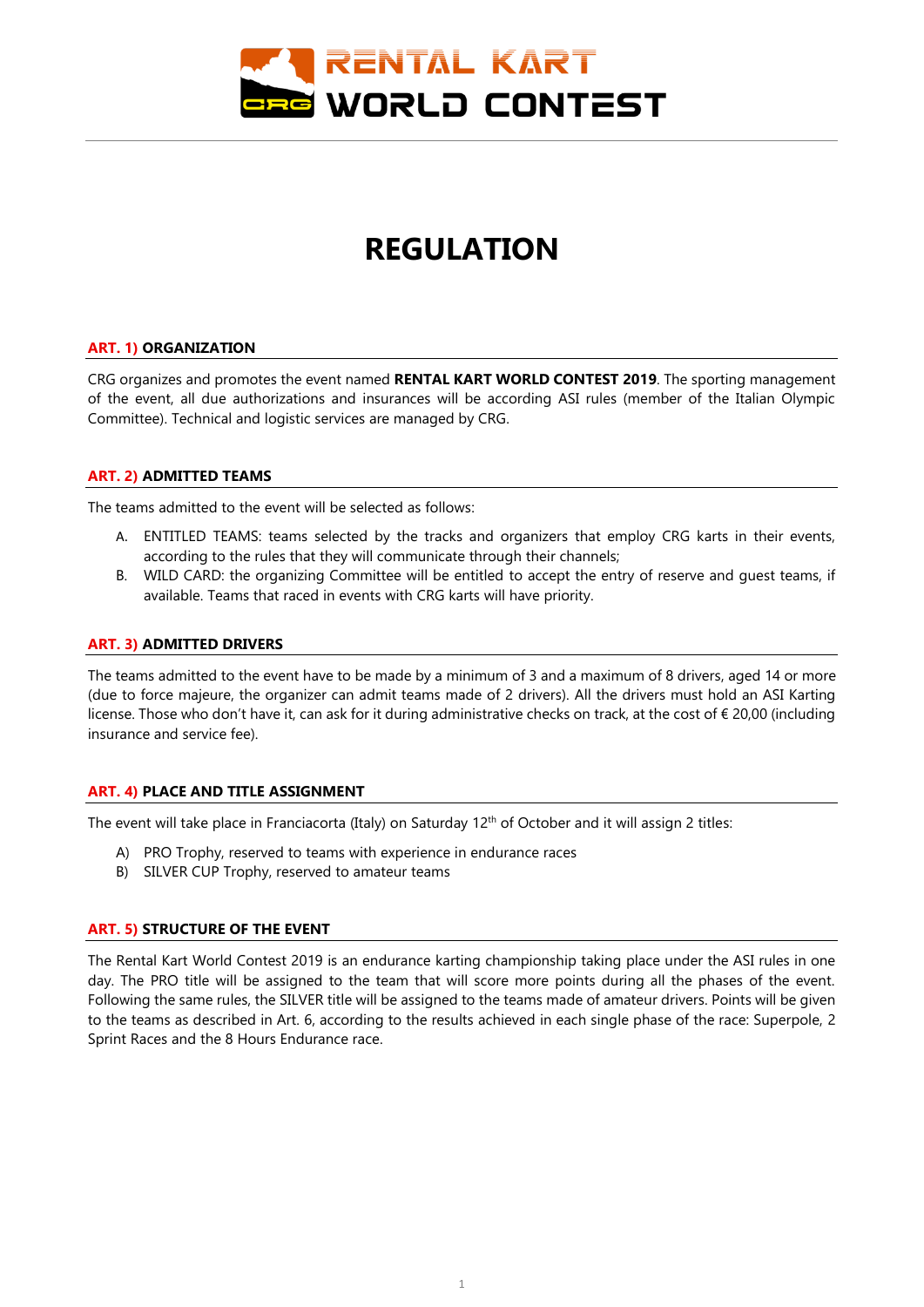

## **ART. 6) SCORE**

Scores will be given according to the following table:

| Pos. | <b>Superpole</b>         | <b>Sprint 1</b>          | <b>Sprint 2</b>          | <b>8H Endurance</b>      |
|------|--------------------------|--------------------------|--------------------------|--------------------------|
| 1.   | 10                       | 25                       | 25                       | 60                       |
| 2.   | 9                        | 20                       | 20                       | 50                       |
| 3.   | 8                        | 18                       | 18                       | 45                       |
| 4.   | $\overline{7}$           | 15                       | 15                       | 40                       |
| 5.   | $\,$ 6 $\,$              | 12                       | 12                       | 35                       |
| 6.   | 5                        | 10                       | 10                       | 30                       |
| 7.   | 4                        | 9                        | 9                        | 25                       |
| 8.   | $\mathsf 3$              | 8                        | 8                        | 20                       |
| 9.   | $\overline{c}$           | 7                        | $\overline{7}$           | 18                       |
| 10.  | 1                        | 6                        | $\sqrt{6}$               | 16                       |
| 11.  |                          | 5                        | 5                        | 14                       |
| 12.  | $\overline{\phantom{a}}$ | $\overline{4}$           | $\overline{4}$           | 12                       |
| 13.  |                          | 3                        | 3                        | 10                       |
| 14.  |                          | $\overline{c}$           | $\overline{c}$           | 8                        |
| 15.  |                          | 1                        | 1                        | 6                        |
| 16.  | $\overline{\phantom{a}}$ | $\overline{\phantom{0}}$ | $\overline{\phantom{a}}$ | 5                        |
| 17.  |                          | ۰                        |                          | $\overline{\mathcal{A}}$ |
| 18.  |                          | ٠                        |                          | 3                        |
| 19.  |                          |                          |                          | $\overline{c}$           |
| 20.  | $\overline{\phantom{a}}$ | $\qquad \qquad -$        | $\qquad \qquad -$        | $\mathbf{1}$             |

**Note:** only for the Endurance race, all the teams after the 20<sup>th</sup> place will get a participation point. In case of equal results, the order will follow the result of the Endurance race.

#### **ART. 7) RACE FORMAT**

The event will follow this schedule: 1h free practice, 10' qualifying practice (Superpole), two Sprint races (Race 1 and Race 2) and an Endurance race of 8 hours. Three different drivers will have to make the Superpole and the 2 Sprint races. The starting grid of Race 1 will be determined by the Superpole, the starting grid of Race 2 will be determined by the results of Race 1, the starting grid of the Endurance race will be determined by the provisional score ranking (sum of Superpole, Race 1 and Race 2).

**7.1) FREE PRACTICES:** the time duration of the free practice will be 1h and teams will be free to manage the driver changes. Free practices will not be considered to determine the starting grid. No minimum length of driving stints is imposed, but a minimum time of 1' will have to be spent each time a driver enters the pits.

**7.2) SUPERPOLE:** there will be a session of 10' and each team will select only one driver for this session. The results will establish the starting grid of Race 1. The Superpole will assign points to the teams, as described in the table in the previous Art. 6. The driver making the Superpole will not be able to start in Sprint Race 1 and 2. The PRO and SILVER categories will do the Superpole session in two separate groups.

**7.3) SPRINT RACE:** both categories (PRO and SILVER) will do two Sprint races of 10 laps each. The karts will be placed in the pre-grid and making a rolling start. The go-signal will be given switching off the red lights, after making a formation lap. The drivers making the two Sprint races will have to be different and the driver who made the Superpole cannot start in these races. Each of the two Sprint races will assign points to the teams, as described in the table in the previous Art. 6.

**7.4) ENDURANCE RACE:** it will be on 8h. The starting grid will be made according the provisional score ranking, after Superpole, Sprint Race 1 and Sprint Race 2. The grid will be made placing all the PRO teams first, then the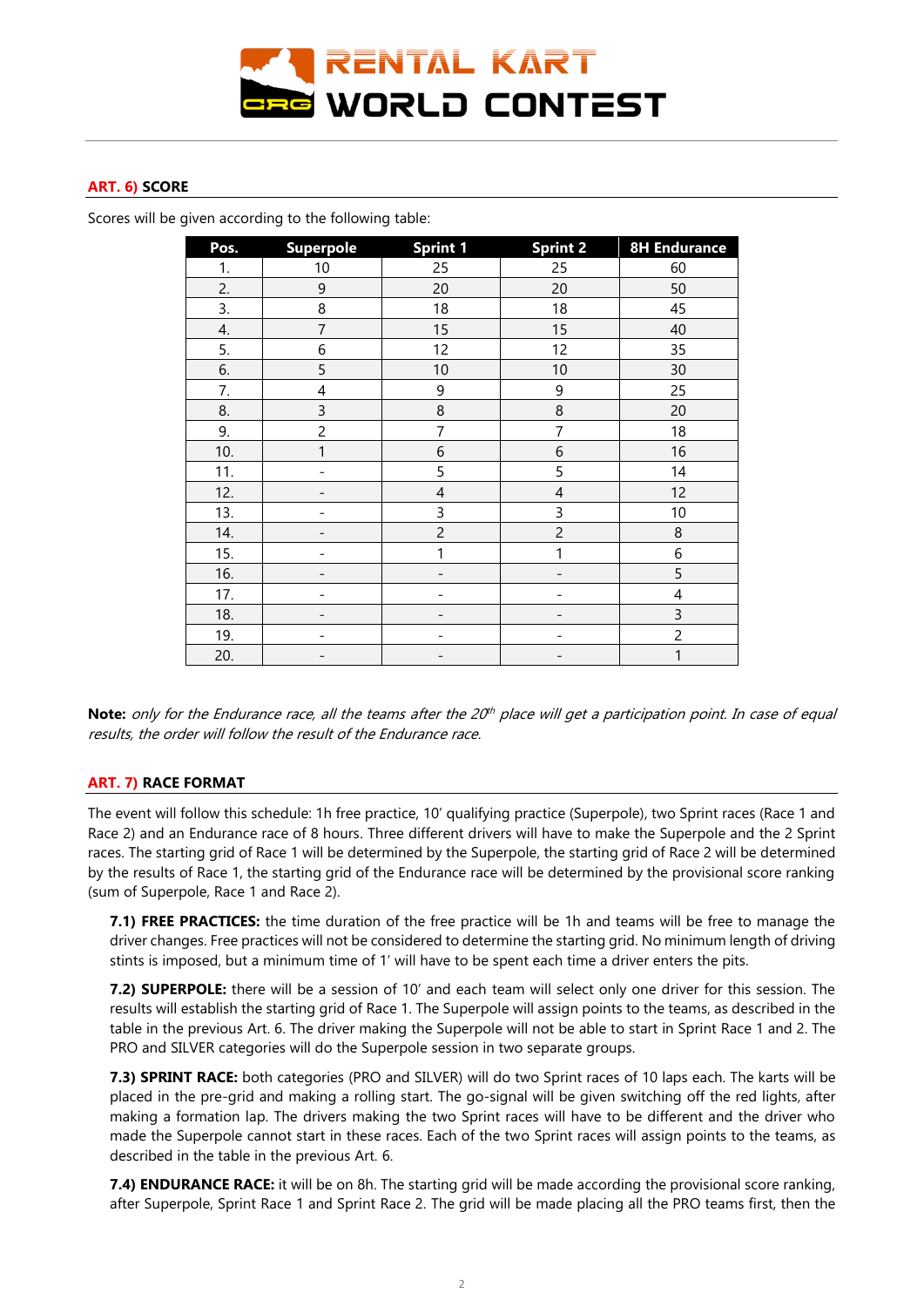

SILVER teams. The starting procedure will follow the "Le Mans style", with karts parked on one side of the track and drivers will wait on the opposite side. The start will be given with the Italian flag, that will be shown up and then going down within 2-5 seconds. The drivers will have to run across the track and jump on the kart (on the side opposite the engine) with the engine switched on by the Organizer. The driver making the start can be freely chosen by the team. PRO teams will have to make at least 10 driver changes, whilst SILVER teams will have to make at least 14. Driving stints do not have a minimum or maximum duration, but during the 8 Hours every driver will have to drive for maximum 3 hours, regardless the number of stints done. Every passage through the pit lane will have to last a minimum time of 1 minute, regardless the motivation of the transit (driver change, refuelling, technical assistance). The chequered flag will be given at the end of the 8 Hours plus the time required for the leader to cross the finishing line. The pit lane will close 5' before the end of the race and it will not be possible to change the driver in this phase.

# **7.5) STRATEGY RULES SUMMARY**

- 1. Points will be given to the teams for the Superpole, the 2 Sprint Races and the 8h Endurance race;
- 2. Drivers making the Superpole and the 2 Sprint Races will have to be different;
- 3. PRO teams will have to make at least 10 driver changes during the 8h Endurance race;
- 4. SILVER teams will have to make at least 14 driver changes during the 8h Endurance race;
- 5. Driving stints do not have a minimum or maximum duration during the 8h Endurance race;
- 6. Every driver will have to drive for maximum 3 hours, regardless the number of stints done;
- 7. A fuel tank lasts about 1h30'.

**7.6) DRIVER CHANGES AND PIT IN TIME:** driver changes can be only done in the pit lane area described during the briefing. Signalling between pit crew and drivers will be managed by the teams. Every passage through the pit lane will have to last a minimum time of 1 minute, regardless the motivation of the transit and during all the stages of the event (free practice and race). For safety reasons, drivers should always proceed in the pit lane at slow speed. The duration of 1 minute will be calculated from the moment of entering the pit to the exit of it. Driver changes cannot be done during the last 5' of the race (pit lane closed).

# **ART. 8) TIME SCHEDULE**

| <b>HOUR</b>     | <b>SESSION</b>                          | <b>TIME</b> |
|-----------------|-----------------------------------------|-------------|
| $07:30 - 09:00$ | Administrative checks                   | 1h30'       |
| $09:00 - 09:30$ | Briefing (1st floor of the indoor kart) | 30'         |
| $10:00 - 11:00$ | Free practices                          | 1h          |
| $11:15 - 11:25$ | Superpole SILVER                        | 10'         |
| $11:30 - 11:40$ | Superpole PRO                           | 10'         |
| $12:00 - 12:20$ | Sprint Race 1 SILVER                    | 10 Laps     |
| $12:30 - 12:50$ | Sprint Race 1 PRO                       | 10 Laps     |
| $13:00 - 13:20$ | Sprint Race 2 SILVER                    | 10 Laps     |
| $13:30 - 13:50$ | Sprint Race 2 PRO                       | 10 Laps     |
| $14:00 - 14:45$ | Drivers Parade - Break                  | 45'         |
| $14:45 - 15:00$ | Starting grid formation                 | 15'         |
| $15:00 - 23:00$ | <b>Endurance Race</b>                   | 8h          |
| 23:30           | Prize-giving ceremony                   |             |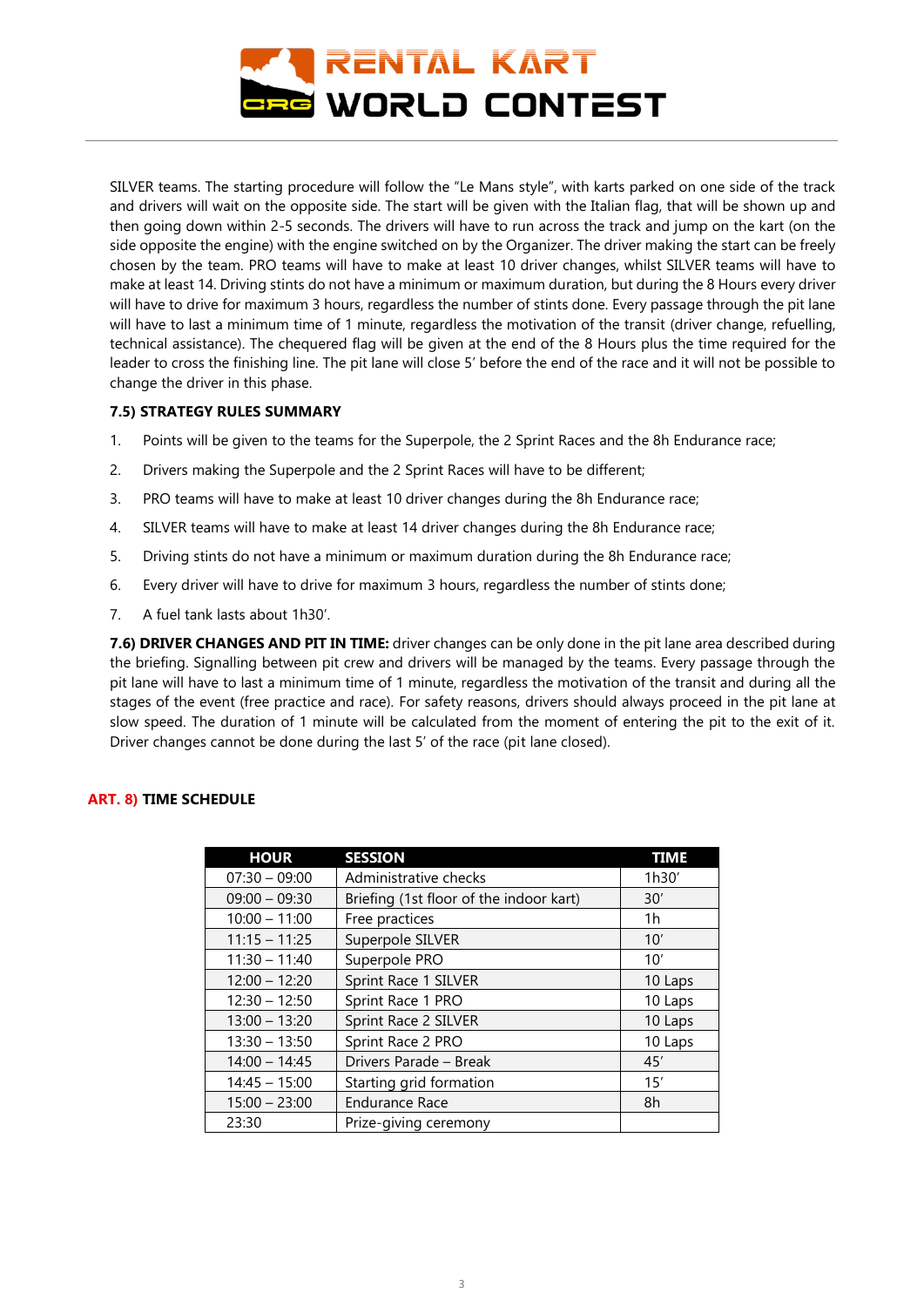

## **ART. 9) KARTS AND TECHNICAL SERVICE**

The karts employed will be CRG - Centurion powered by a 390cc 4 strokes engine unit provided by CRG Racing Team, that will also provide technical assistance to all the teams, including refuelling procedures. Karts will be allocated to teams by lot and will be same for the whole event.

## **ART. 10) LEAD BALLAST WEIGHT**

A balance of performance system has been devised by Organizers that will make use of the following ballasts, according to the drivers' weight:

| <b>WEIGHT</b>                 | <b>BALLAST</b> | <b>BLOCKS</b> |
|-------------------------------|----------------|---------------|
| Up to 69,99 Kg                | 20 Kg ballast  | 4 blocks      |
| Between 70,00 Kg and 74,99 Kg | 15 Kg ballast  | 3 blocks      |
| Between 75,00 Kg and 79,99 Kg | 10 Kg ballast  | 2 blocks      |
| Between 80,00 Kg and 84,99 Kg | 5 Kg ballast   | 1 blocks      |
| Over 85,00 Kg                 | No ballast     | 0 blocks      |

The organizers will define a weighing procedure for the drivers, handled by the marshalls. Ballasts will be at the drivers' disposal in a specific container in the changing area and they will be to placed back in the container after using. Each driver will have to use the ballasts as shown in the table in their driving stints.

## **ART. 11) PENALTIES**

**11.1) STOP & GO:** During the 8H Endurance race, the Race Director can impose a Stop & Go penalty to the teams found guilty of breaching the regulation and general rules of karting activity on circuit. He will signal penalties to teams by showing a specific board together with the race number on the finishing line. The penalized driver must serve the penalty stopping near the finishing line within 3 laps. Drivers don't have to enter the pit lane to serve the penalty. The Stop & Go penalty is usually 10", but it can be increased for particularly important breaches or if they gained an objective advantage in the ranking.

**11.2) TIME PENALTY:** During Sprint Races and in case of penalties issued at the end of the Endurance race that require an investigation that does not allow the team to serve the penalty on track, Race Director is entitled to impose additional time on guilty teams. Breaches during qualifying, might be sanctioned with lap times cancellation.

**11.3) SCORE PENALTY**: In case of serious breaches that gave the team an objective advantage, Race Director can totally or partially cancel the scores achieved during all the phases of the event (Superpole, Sprint Races and Endurance Race).

#### **ART. 12) TECHNICAL ASSISTANCE**

In case of accidents or mechanical failures, teams are entitled to bring the kart to CRG service area. The service area will be indicated during the briefing. Should a kart stop on the track, the driver will have to wait for organizers to recover it with a specific vehicle. For safety reasons, it is forbidden abandoning the kart and walking to service area with the transponder.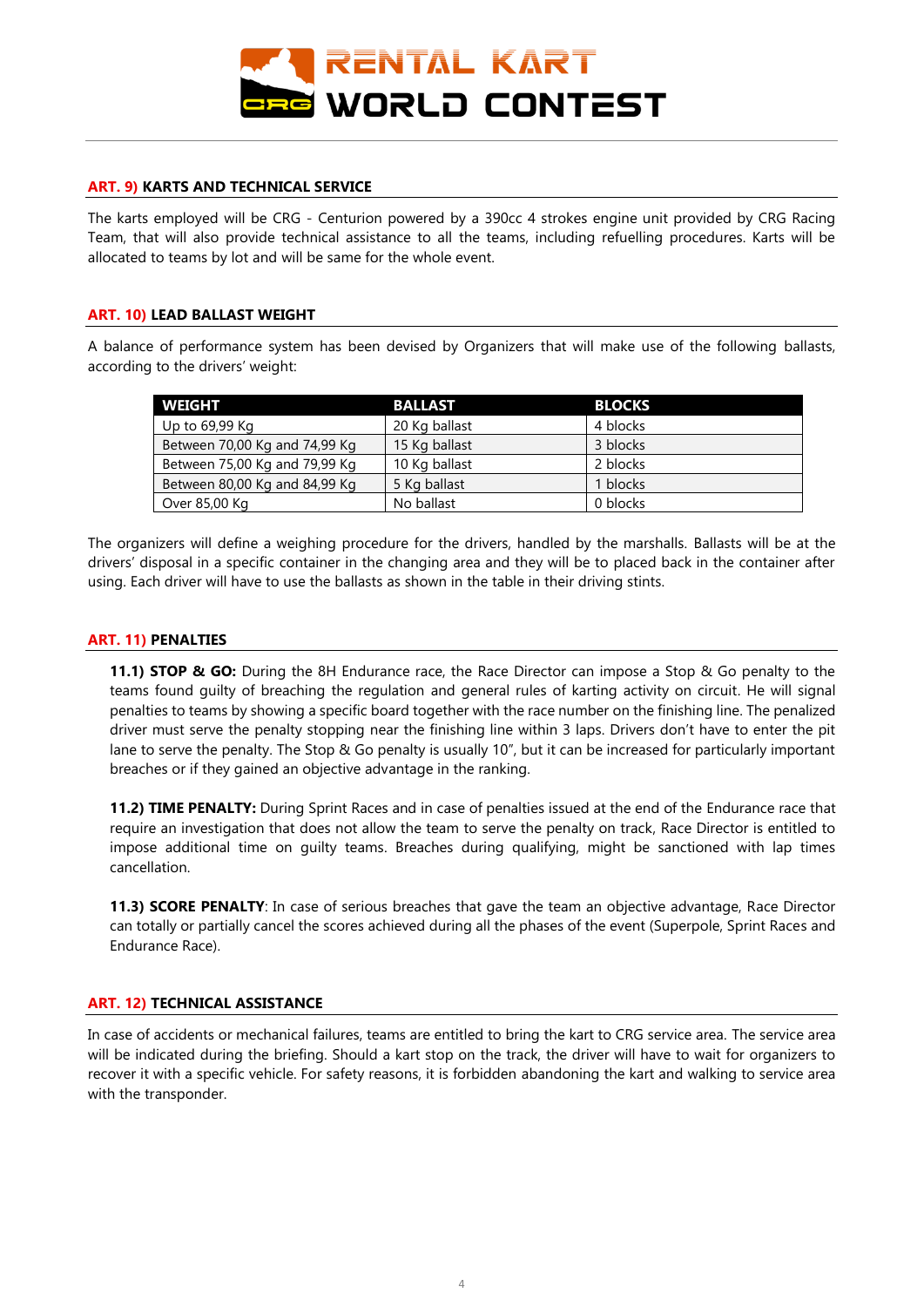

## **ART. 13) REPLACEMENT KART**

Organizers will grant a replacement kart in case of particularly long stops (as decided by the chief technical officer). Karts will be given as replacement for the officially allocated kart, strictly for the time of the technical intervention. The ballast system will be valid also on the replacement kart.

## **ART. 14) REFUELLING**

Refuelling will take place in the driver change area with engine on, only during the Endurance Race. The refuelling area will be closed during the other phases of the event. All karts will be filled with fuel after the Superpole and after Sprint Race 2. During the Endurance Race, pit stops for refuelling will be managed by teams (a full tank lasts about 1h30').

ATTENTION: the refuelling procedure will be exclusively handled by the technical personnel. The driver can ease the procedure by opening the cap, but only the mechanic can close it.

#### **ART. 15) PARC FERME**

In every break from track activity, karts will have to adhere to a parc fermé regime and no technical intervention will be allowed on them. The only exceptions are for fixing problems affecting safety or producing evident technical deficits. At the end of each phase (Superpole and Sprint Races) the karts will have to re-enter the pits.

## **ART. 16) SAFETY CAR**

In case of dangerous situations, the Race Direction can neutralize the race deploying the Safety Car, that will be positioned right ahead of the race leader. During this phase overtaking is strictly prohibited on the whole circuit, while pit stops for refuelling and driver changes are allowed, unless otherwise indicated by Race Director. In case of emergency, the rescue vehicle could place itself right ahead of the first kart found on track, without waiting for the race leader. Should the Safety Car constantly proceed on the right side of the track, the driver behind it would be authorized to overtake it. If the Safety Car proceeds in the middle of the track, the following kart will have to stay behind it. While the Safety Car is on track, it will have flashing lights on. When the lights turn off, the Safety Car will make one last lap before going out. The first kart behind the Safety Car must leave a gap for safety reasons, especially when the car turns the lights off before going out the track.

#### **ART. 17) PRIZE-GIVING CEREMONY**

**17.1) Pro Ranking:** first six (6) Teams in the score ranking;

**17.2) Silver Ranking:** first six (6) Teams in the score ranking;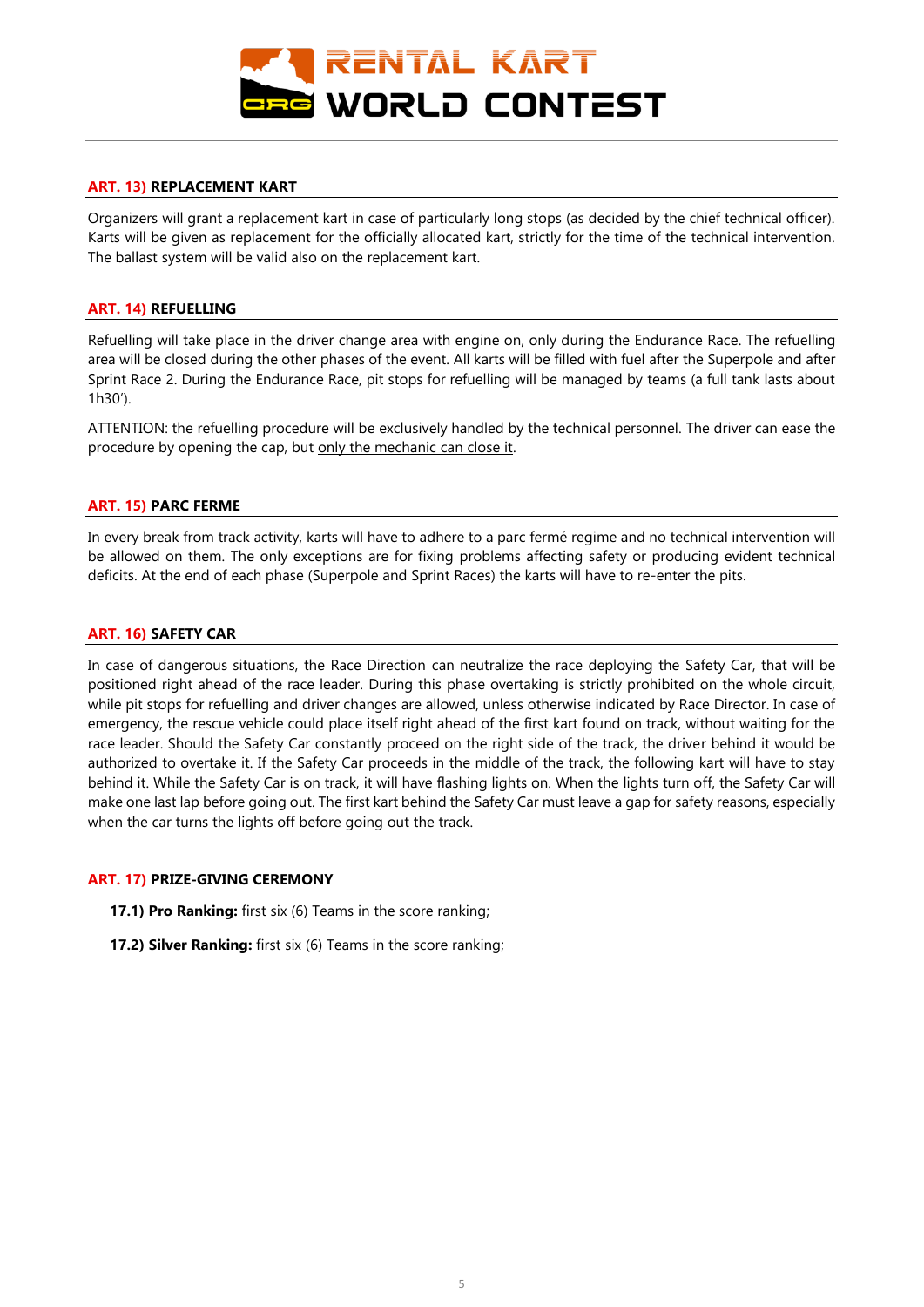

# **ART. 18) FLAGS**

The flags employed by the race Direction will be the following:

| <b>ITALIAN FLAG</b>                                               | Start of free practice, qualifying and race.                                                                                                          |
|-------------------------------------------------------------------|-------------------------------------------------------------------------------------------------------------------------------------------------------|
| <b>YELLOW FLAG</b>                                                | Danger, slow down, overtaking is strictly prohibited.                                                                                                 |
| <b>RED FLAG</b>                                                   | Stop of the race or session. All the drivers have to stop racing and<br>slowly proceed follow the instructions of the Race Director and<br>Marshalls. |
| <b>BLACK FLAG</b><br><b>WITH ORANGE DISC</b><br>(AND KART NUMBER) | Stop due to technical problems. The driver has to enter the pits and<br>he is allowed to restart only after fixing the problem.                       |
| <b>BLACK AND WHITE FLAG</b><br>(AND KART NUMBER)                  | Unfair driver warning.<br>A second warning will result in a penalty or a black flag.                                                                  |
| <b>BLACK FLAG</b><br>(AND KART NUMBER)                            | Disqualification of the driver.<br>The driver will have to stop into the pits at the following lap.                                                   |
| <b>CHEQUERED FLAG</b>                                             | End of free practice, qualifying and race.                                                                                                            |